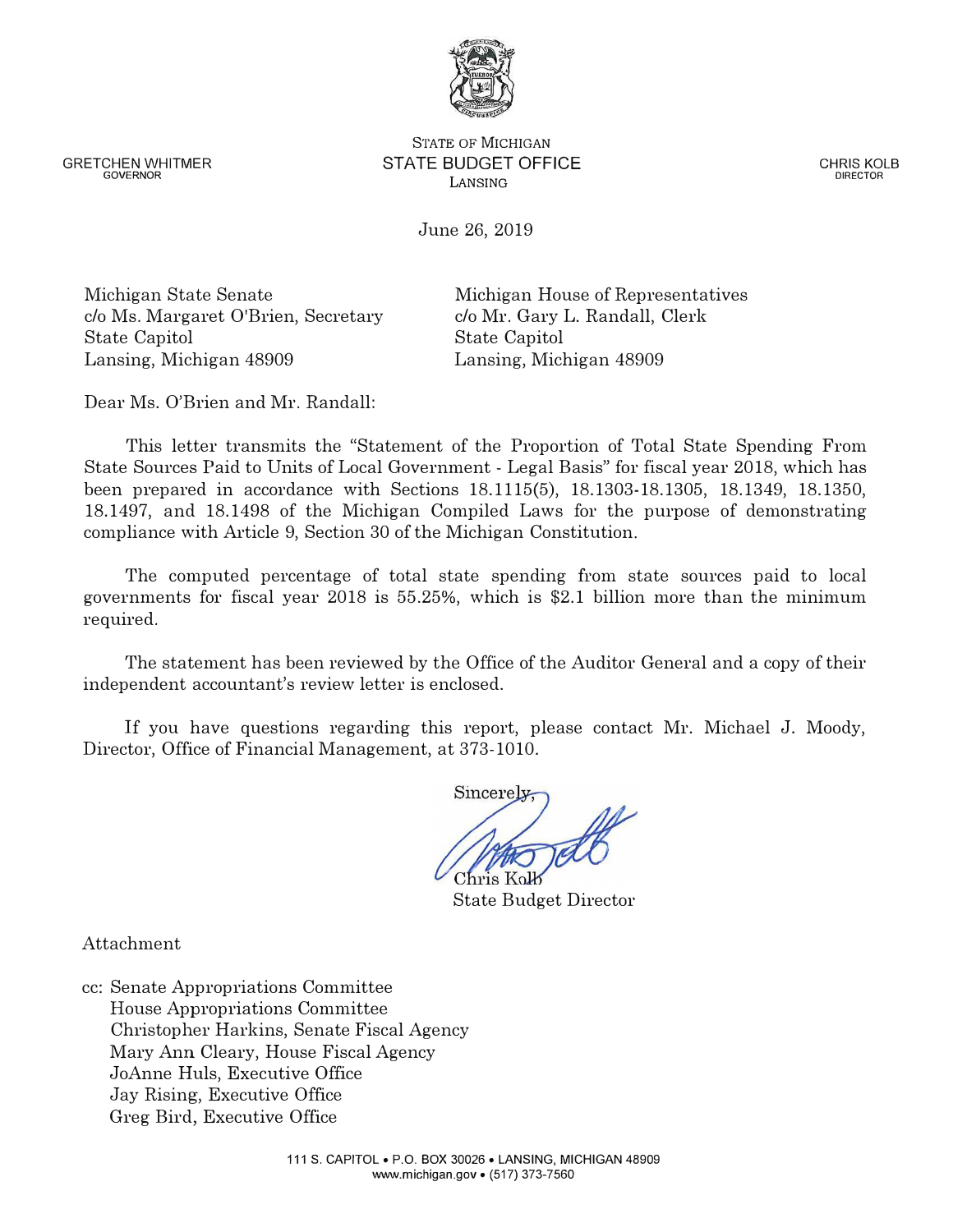

201 N. Washington Square, Sixth Floor • Lansing, Michigan 48913 • Phone: (517) 334-8050 • audgen.michigan.gov

Independent Accountant's Review Report

The Honorable Gretchen Whitmer, Governor Members of the Legislature

We have reviewed the accompanying Statement of the Proportion of Total State Spending From State Sources Paid to Units of Local Government - Legal Basis (Statement) of the State of Michigan for the fiscal year ended September 30, 2018 and the related notes to the Statement. A review includes primarily applying analytical procedures to management's financial data and making inquiries of management. A review is substantially less in scope than an audit, the objective of which is the expression of an opinion regarding the financial statement as a whole. Accordingly, we do not express such an opinion.

#### **Management's Responsibility for the Financial Statement**

Management is responsible for the preparation and fair presentation of the Statement in accordance with Sections 18.1115(5), 18.1303 - 18.1305, 18.1349, 18.1350, 18.1497, and 18.1498 of the *Michigan Compiled Laws*, which provide statutory language to implement Article IX, Section 30 of the Michigan Constitution; this includes the design, implementation, and maintenance of internal control relevant to the preparation and fair presentation of a financial statement that is free from material misstatement, whether due to fraud or error.

#### **Accountant's Responsibility**

Our responsibility is to conduct the review engagement in accordance with Statements on Standards for Accounting and Review Services promulgated by the Accounting and Review Services Committee of the American Institute of Certified Public Accountants. Those standards require us to perform procedures to obtain limited assurance as a basis for reporting whether we are aware of any material modifications that should be made to the Statement for it to be in accordance with the basis of accounting and presentation described in Note 1. We believe that the results of our procedures provide a reasonable basis for our conclusion.

#### **Accountant's Conclusion**

Based on our review, we are not aware of any material modifications that should be made to the accompanying Statement in order for it to be in accordance with the basis of accounting and presentation described in Note 1.

#### **Emphasis of Matters**

As described in Note 1, the accompanying Statement was prepared for the purpose of complying with the *Michigan Compiled Laws* cited above and is not intended to be a presentation in accordance with accounting principles generally accepted in the United States of America.

As described in Note 6, the State is involved in litigation which challenges payments that should be counted toward, or excluded from, the proportion of total State spending from State sources paid to units of local government calculation.

Our conclusion is not modified with respect to these matters.

#### **Restriction on Use**

This report is intended solely for the information and use of the Governor, the Legislature, and the State's management and is not intended to be, and should not be, used by anyone other than these specified parties. However, this report is a matter of public record and its distribution is not limited.

Sincerely,

Doug Kingler

 Doug Ringler Auditor General June 26, 2019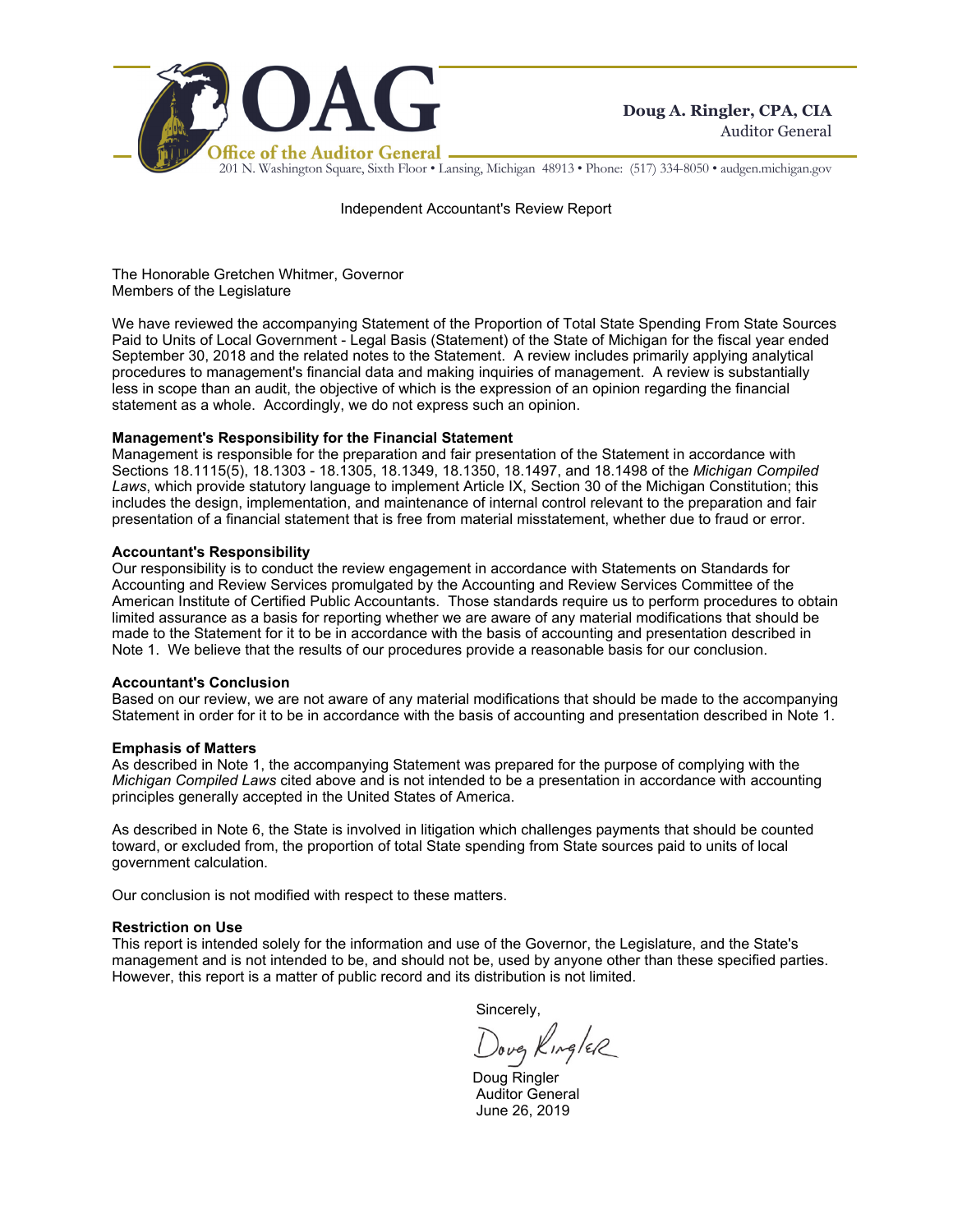

# *State of Michigan*

# *Statement of the Proportion of Total State Spending From State Sources Paid to Units of Local Government Legal Basis*

Fiscal Year Ended September 30, 2018

Prepared by

State Budget Office Office of Financial Management

June 26, 2019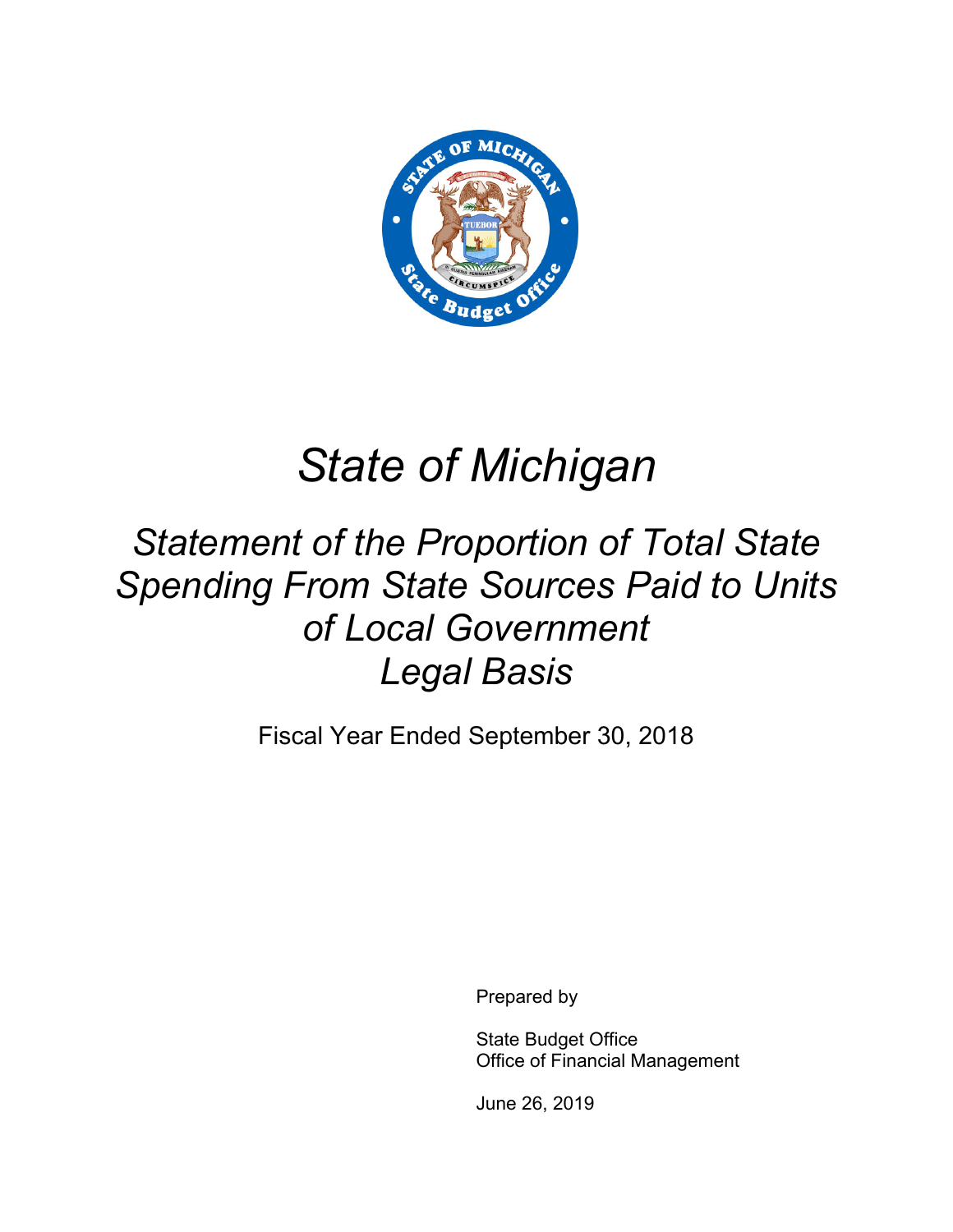## **MICHIGAN**

#### **STATEMENT OF THE PROPORTION OF TOTAL STATE SPENDING FROM STATE SOURCES PAID TO UNITS OF LOCAL GOVERNMENT-LEGAL BASIS**

# FISCAL YEAR ENDED SEPTEMBER 30, 2018

(In Millions)

| TOTAL STATE SPENDING (Note 2)<br><b>Expenditures and Transfers</b><br>General Fund<br><b>Other Operating Funds</b><br>Nonoperating Funds and Component Units<br>Adjustment to General Fund Expenditures and Transfers<br>Total Net Expenditures and Transfers: | \$<br>34,856.4<br>21,033.5<br>116.1<br>(115.2) | \$<br>55,890.8 |
|----------------------------------------------------------------------------------------------------------------------------------------------------------------------------------------------------------------------------------------------------------------|------------------------------------------------|----------------|
| <b>Interfund Transfer Deductions (Note 2)</b><br>From General Fund to Other Operating Funds<br>From Other Operating Funds to<br>General Fund and to Other Operating Funds<br>Subtotal                                                                          | (105.6)<br>(1,431.3)<br>(1,536.9)              |                |
| Less: Interfund Transfer of<br><b>Federal Funds</b><br><b>Total Interfund Transfer Deductions:</b>                                                                                                                                                             | 1.2                                            | (1,535.7)      |
| <b>Expenditure Adjustments (Note 3)</b><br><b>Debt Service</b><br>Refunds (net)<br>Accounts Receivable Write-Off<br>Total Expenditure Adjustments:                                                                                                             | (230.1)<br>(443.8)<br>(8.2)                    | (682.0)        |
| TOTAL STATE SPENDING                                                                                                                                                                                                                                           |                                                | 53,673.1       |
| <u>NON-STATE FUNDING</u><br><b>Federal Revenue</b><br>Local Revenue<br>Private Revenue (Note 4)<br>Total Non-State Funding:                                                                                                                                    | (20, 700.1)<br>(123.9)<br>(281.0)              | (21, 105.0)    |
| Budget Stabilization Fund (Note 5)<br>Deposits<br>Withdrawals<br><b>Total Budget Stabilization Fund Adjustments:</b>                                                                                                                                           | 265.0<br>$\blacksquare$                        | 265.0          |
| TOTAL STATE SPENDING FROM STATE SOURCES                                                                                                                                                                                                                        |                                                | \$<br>32,833.2 |
| STATE SPENDING PAID TO UNITS OF LOCAL<br><b>GOVERNMENT</b>                                                                                                                                                                                                     |                                                | \$<br>18,140.4 |
| PROPORTION OF TOTAL STATE SPENDING FROM<br>STATE SOURCES PAID TO UNITS OF<br>LOCAL GOVERNMENT (Notes 2 and 7)                                                                                                                                                  |                                                | 55.25%         |
| Excess of actual payments to units of local government<br>over minimum proportion required of 48.97% (Note 7)                                                                                                                                                  |                                                | \$<br>2,062.0  |
| The accompanying notes are an integral part of this financial statement.<br>Note that column detail may not add to totals because of rounding.                                                                                                                 |                                                |                |

See Independent Accountant's Review Report.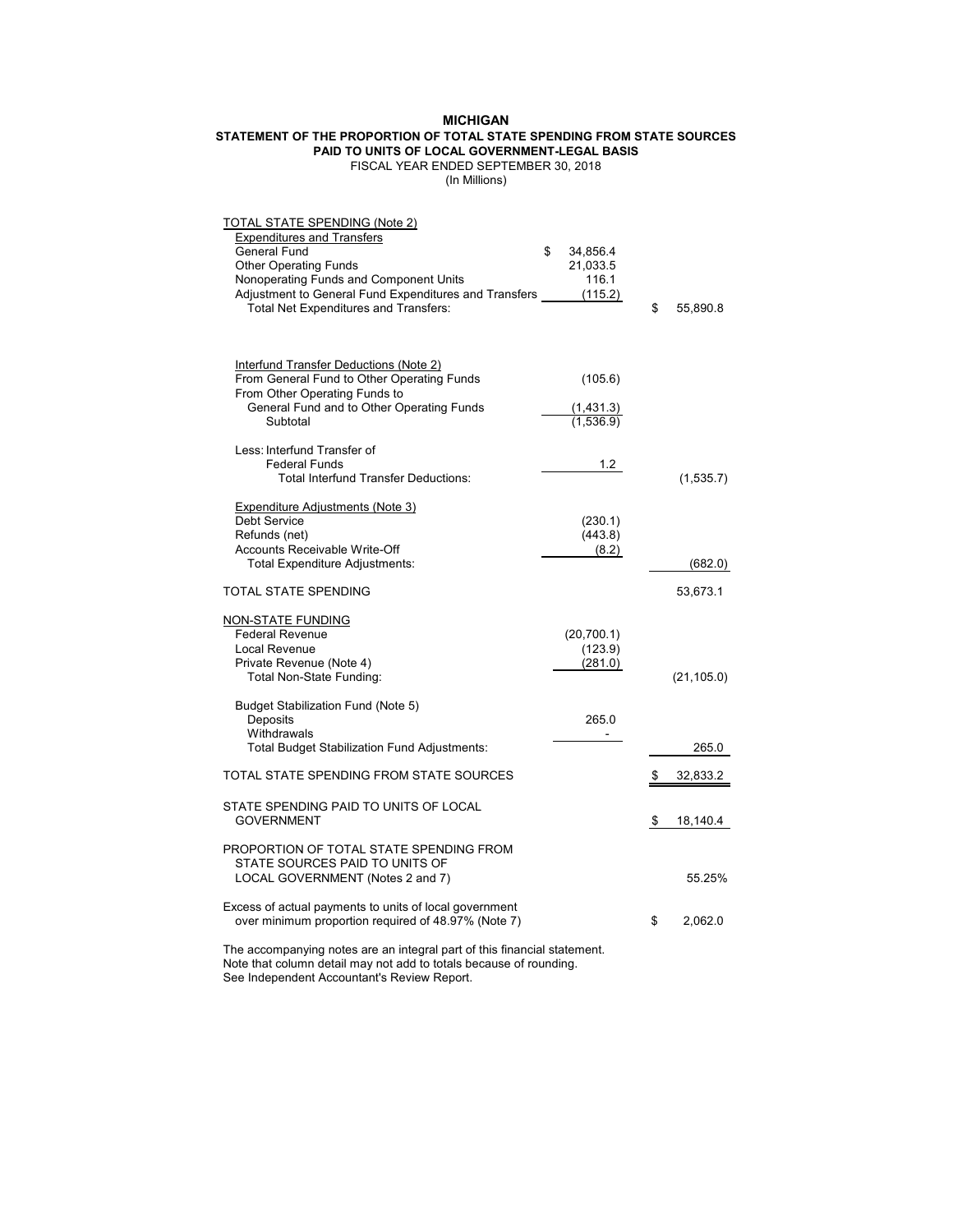#### **MICHIGAN NOTES TO THE STATEMENT OF THE PROPORTION OF TOTAL STATE SPENDING FROM STATE SOURCES PAID TO UNITS OF LOCAL GOVERNMENT - LEGAL BASIS**  FISCAL YEAR ENDED SEPTEMBER 30, 2018

# NOTE 1 – BASIS OF ACCOUNTING AND PRESENTATION

The accompanying Statement of the Proportion of Total State Spending From State Sources Paid to Units of Local Government - Legal Basis is presented in accordance with legal requirements set forth in Sections 18.1115(5), 18.1303 - 18.1305, 18.1349, 18.1350, 18.1497, and 18.1498 of the Michigan Compiled Laws (MCL). These sections provide statutory language to implement Article 9, Section 30 of the State Constitution. This statement is not intended to be a presentation in accordance with generally accepted accounting principles.

# NOTE 2 – STATUTORY DEFINITIONS

The following definitions were used in the preparation of the financial statement:

- a. Total State Spending MCL Section 18.1305(1) defines total State spending as the sum of State operating fund expenditures, not including transfers for financing between funds. Transfers between operating funds continue to be excluded from total State spending, which eliminates the potential for duplicate counting. Transfers from operating funds to nonoperating funds are not excluded, however, and are considered a part of total State spending.
- b. State Operating Fund MCL Section 18.1304(2) defines a State operating fund as a State fund entity established by law to provide direct financial support for services delivered to the public pursuant to the State budget. Prior to fiscal year 2001, the State's operating funds consisted of the General Fund and select special revenue funds. The State's implementation of the Governmental Accounting Standards Board (GASB) Statement No. 34, Basic Financial Statements-and Management's Discussion and Analysis-for State and Local Governments, for fiscal year 2001 resulted in some operating funds being reclassified as permanent funds. The State's implementation of GASB Statement No. 54, Fund Balance Reporting and Governmental Fund Type Definitions, for fiscal year 2011 resulted in some operating funds being reclassified as capital projects funds. Accordingly, the financial statement includes the General Fund, the permanent funds, and certain special revenue, capital projects, and fiduciary funds of the State of Michigan.

The financial statement also includes nonoperating fund and component unit expenditures. The expenditures have been included because, during the computation of the base year proportion of total State spending from State sources paid to units of local government, the expenditures were recorded in the General Fund. The inclusion of these expenditures provides for consistency of the current year computation with the base year.

The financial statement excludes certain General Fund expenditures on the line titled "Adjustment to General Fund Expenditures and Transfers." These expenditures are excluded because, during the computation of the base year, the expenditures were recorded in funds that were not considered operating funds. The exclusion of these expenditures provides for consistency of the current year computation with the base year.

- c. Total State Spending From State Sources MCL Section 18.1305(2) defines total State spending from State sources as the sum of State operating fund expenditures, not including transfers for financing between funds, federal aid, and restricted local and private sources of financing.
- d. Unit of Local Government MCL Section 18.1115(5) defines a unit of local government as a political subdivision of this State, including school districts, community college districts, intermediate school districts, cities, villages, townships, counties, and authorities, if the political subdivision has as its primary purpose the providing of local governmental services for citizens in a geographically limited area of the State and has the power to act primarily on behalf of that area.
- e. State Spending Paid to Units of Local Government MCL Section 18.1304(3) defines State spending paid to units of local government as the sum of total State spending from State sources paid to a unit of local government. The section further provides that State spending paid to units of local government does not include payments made under a contract agreement for the providing of services to the State or to State property, and loans made by the State to a unit of local government.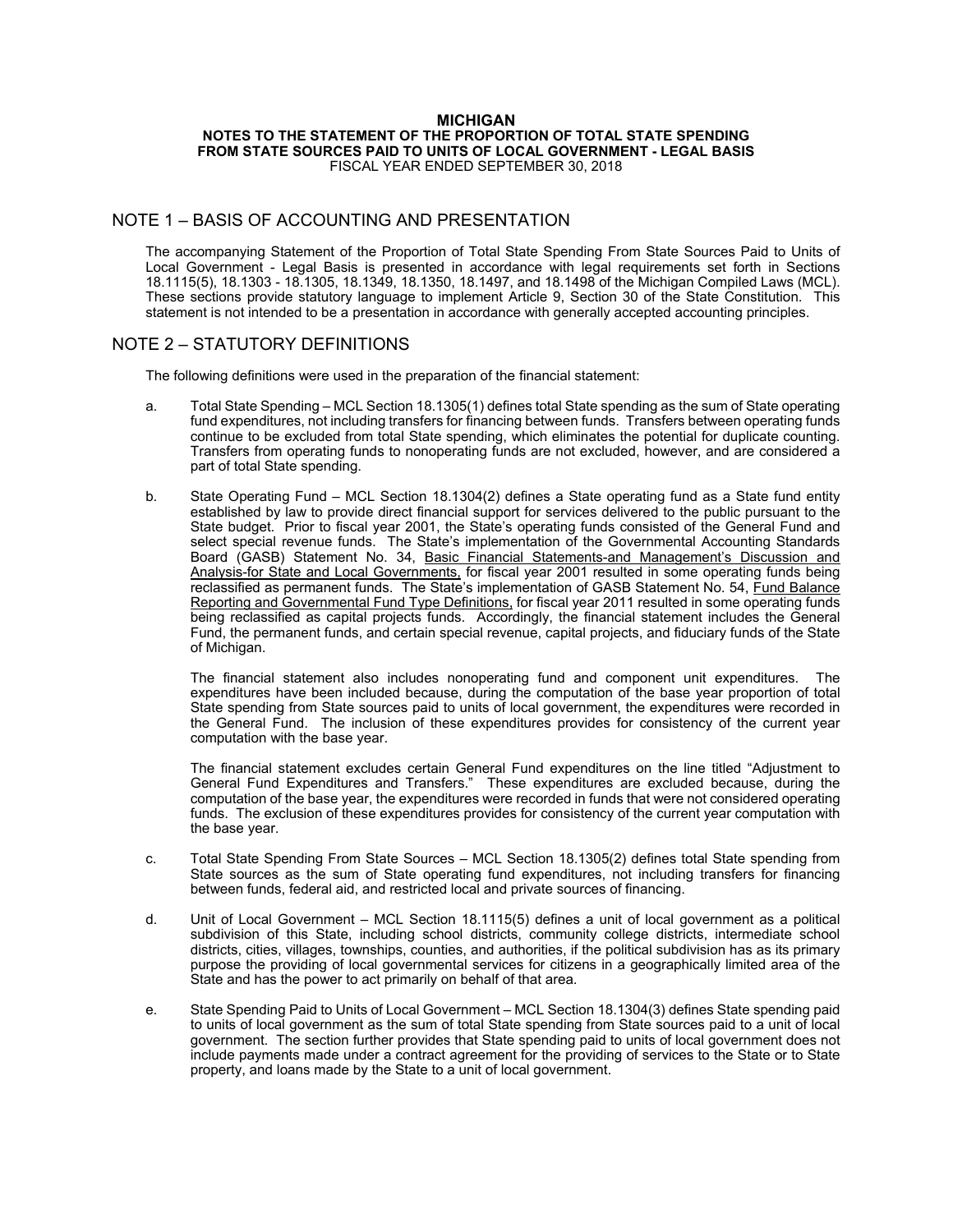#### **MICHIGAN**

#### **NOTES TO THE STATEMENT OF THE PROPORTION OF TOTAL STATE SPENDING FROM STATE SOURCES PAID TO UNITS OF LOCAL GOVERNMENT - LEGAL BASIS**  FISCAL YEAR ENDED SEPTEMBER 30, 2018 (CONTINUED)

 Also included in total State spending paid to units of local government are payments made on behalf of units of local government. Section 18.1350 requires the inclusion of expenditures as payments to units of local government if the expenditures relate to functions performed by the units of local government and the State assumed the financing and administration of the function after December 22, 1978.

f. Proportion of State Spending From State Sources Paid to Units of Local Government – MCL Section 18.1303(5) defines it as the proportion of total State spending from State sources paid to all units of local government in a fiscal year. This proportion shall be calculated by dividing a fiscal year's State spending from State sources paid to units of local government by total State spending from State sources for the same fiscal period. The proportions as calculated are expressed in terms of percentages.

### NOTE 3 – EXPENDITURE ADJUSTMENTS

Debt Service - Revenue dedicated to the repayment of voter approved bonds and loans to school districts authorized under Article 9, Section 16, of the State Constitution is not considered a State source for purposes of the computation of the State revenue limit under Article 9, Section 26, of the State Constitution. Therefore, expenditures recorded for the actual debt service payments are also not considered to be State spending from State sources for this statement.

Refunds – MCL Section 18.1350(2) states that refunds or other repayments of prior year revenues shall not be considered in the determination of total State spending. As such, the following adjustments have been made to total State spending:

- a. As explained in more detail in the *State of Michigan Comprehensive Annual Financial Report*, the State accounts for certain income tax credits as expenditures. These expenditures, the most significant of which are related to property taxes, were not considered expenditures in the base year and are, therefore, subtracted in determining total State spending to provide consistency with the base year.
- b. Certain individual income and Michigan business tax credits that are not based on actual tax liabilities are added back to State spending by reducing the "refunds" exclusion for other credits. The reason for counting these tax credits as total State spending is that the tax revenues, which finance the tax credit programs, are considered State sources of financing for the purposes of the computation of total State revenue as defined by Article 9, Section 26 of the State Constitution. Because the tax revenue is considered a State source of revenue, the expenditure of the revenue is considered State spending for purposes of this statement.
- c. Tax refunds that are recorded in a fiscal year after the tax revenue has been recognized are recorded as expenditures, rather than as revenue reductions. Therefore, these refunds of prior year revenue have been subtracted in order to exclude them from total State spending.

Accounts Receivable Write-offs - Write-offs of prior year accounts receivable are recorded as expenditures. Because the write-off of a prior year accounts receivable is an adjustment to prior year revenue, the amount of such write-offs recorded as an expenditure is subtracted to be appropriately excluded from total State spending.

# NOTE 4 – PRIVATE REVENUE

Private revenue has generally been defined for the preparation of this statement as revenue received from nonpublic entities, in which the use is restricted by the entity remitting the revenue or restricted by the State Constitution, statute, or an appropriation act. A statutory definition has not been developed. Significant sources of fiscal year 2018 private revenues are hospital contributions (\$133.1 million), child support offset collections (\$31.5 million), and collections for care of patients, wards, and inmates (\$9.4 million).

The child support offset collections are received by the State Disbursement Unit from State and federal tax return offsets. The amounts collected are reimbursements to the State for excess payments made by the Temporary Assistance to Needy Families program. Also, a portion of the collections must be returned to the federal government as a repayment of the federal share of the excess Temporary Assistance to Needy Families payments. The hospital contributions were voluntary contributions received from hospitals and restricted for use to finance increased payments to hospitals with a disproportionate share of indigent clients. The collections for care of patients, wards, and inmates are from the individuals in State custody, their families, or insurance providers to reimburse the State for a portion of the cost of care provided to these individuals.